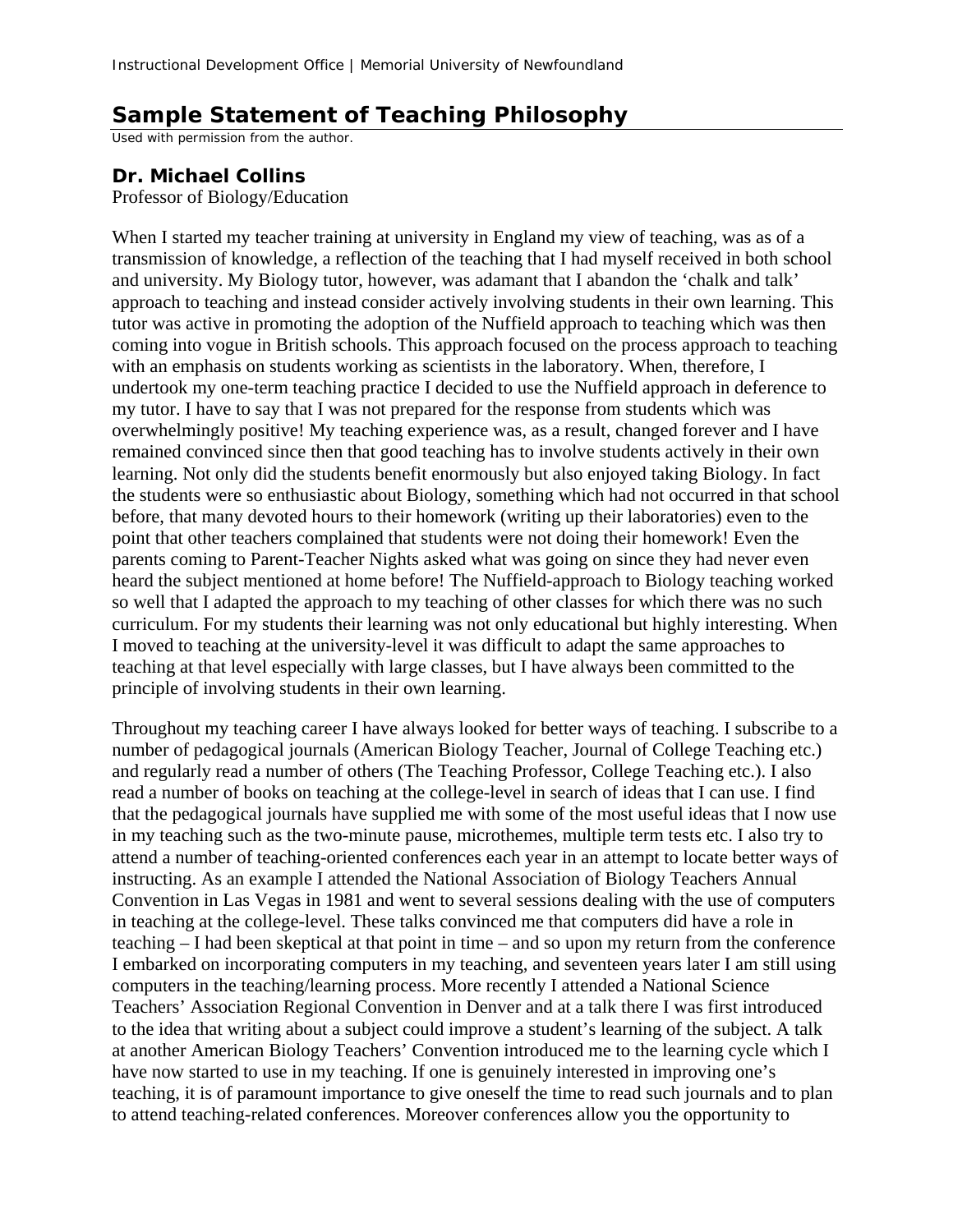network with colleagues, and I still maintain links with people that I met many years ago at conferences.

One of the characteristics of a good teacher is that he or she is fair minded in their dealings with students. I have always been guided by this principle and am always open to students challenging the marks I have given them on tests and assignments. I have always endeavoured to give students as much feedback as possible on tests and assignments. Since this is difficult to do with written assignments in large classes, I give each student a feedback form which gives them information on their writing style, spelling, accuracy of information etc. The students not only appreciate such feedback but also use these forms as guides for writing assignments in other courses they take subsequently. In order to give students as much feedback on how they were doing in their courses I used to give weekly tests when class sizes were small and would go through the test with students who were not performing well on tests. As class size increased I began to employ technology (e.g., Computer-Administered Testing) to assist in this process so that students would not have to spend long periods between evaluations. With the advent of the World Wide Web I am now embarking on the process of having optional weekly multiple-choice tests on the Internet which students can take on a weekly basis for self-assessment of their understanding of the course.

Since 1981 I have actively espoused the use of technology in teaching as and when it is appropriate and have been an acknowledged leader in this area at Memorial. I was the first to introduce computer-administered testing, computer-assisted learning units, completed computermediated courses, electronic bulletin boards, and more recently web-based courses. In nearly all of these cases I have found that students greatly benefitted from such uses of technology and have, where possible, incorporated these as permanent additions to my approach to teaching. While a number of my colleagues have treated some of innovations with great suspicion (technology will lead to fewer teaching positions etc.) I realized a long time ago that what is important is not one's teaching but the students' learning. While most university professors view teaching as performing in front of students in a classroom, I regard my role as that of facilitator, that is to facilitate the student learning of a subject and this can often be done in situations where there is no instructor in the classroom. I have shown consistently that students can learn better in a variety of ways that do not necessarily involve live instruction (e.g., PSI – personalized system of instruction, CAL, correspondence courses, web-based courses). I regard it as sheer arrogance when professors feel that students only learn they are physically taught! Nothing could be further from the truth.

In recent years I have become aware of the fact that students learn in a great variety of ways and there is a burgeoning literature on the whole area of learning styles. While there is no widespread acceptance of any theory of learning styles it is nonetheless important to recognize that students learn in very different ways, and often in ways which are in direct contrast to the teaching style of the instructors. It is important, therefore, to try making one's teaching accessible to the widest variety of student learners. Because most teachers tend to favour their own learning styles the teaching of most lecture courses tilts heavily toward the small percentage of students who are intuitive, verbal, deductive, reflective, and sequential learners. This imbalance puts a large percentage of the student population at a considerable disadvantage. According to Felder (1993) such problems could be minimized and the quality of science education significantly enhanced if instructors modified their teaching styles to accommodate the learning styles of all the students in their class. For instance it would be possible to accommodate the visual learners in a class by making extensive use of sketches, diagrams, computer graphics and physical demonstrations in